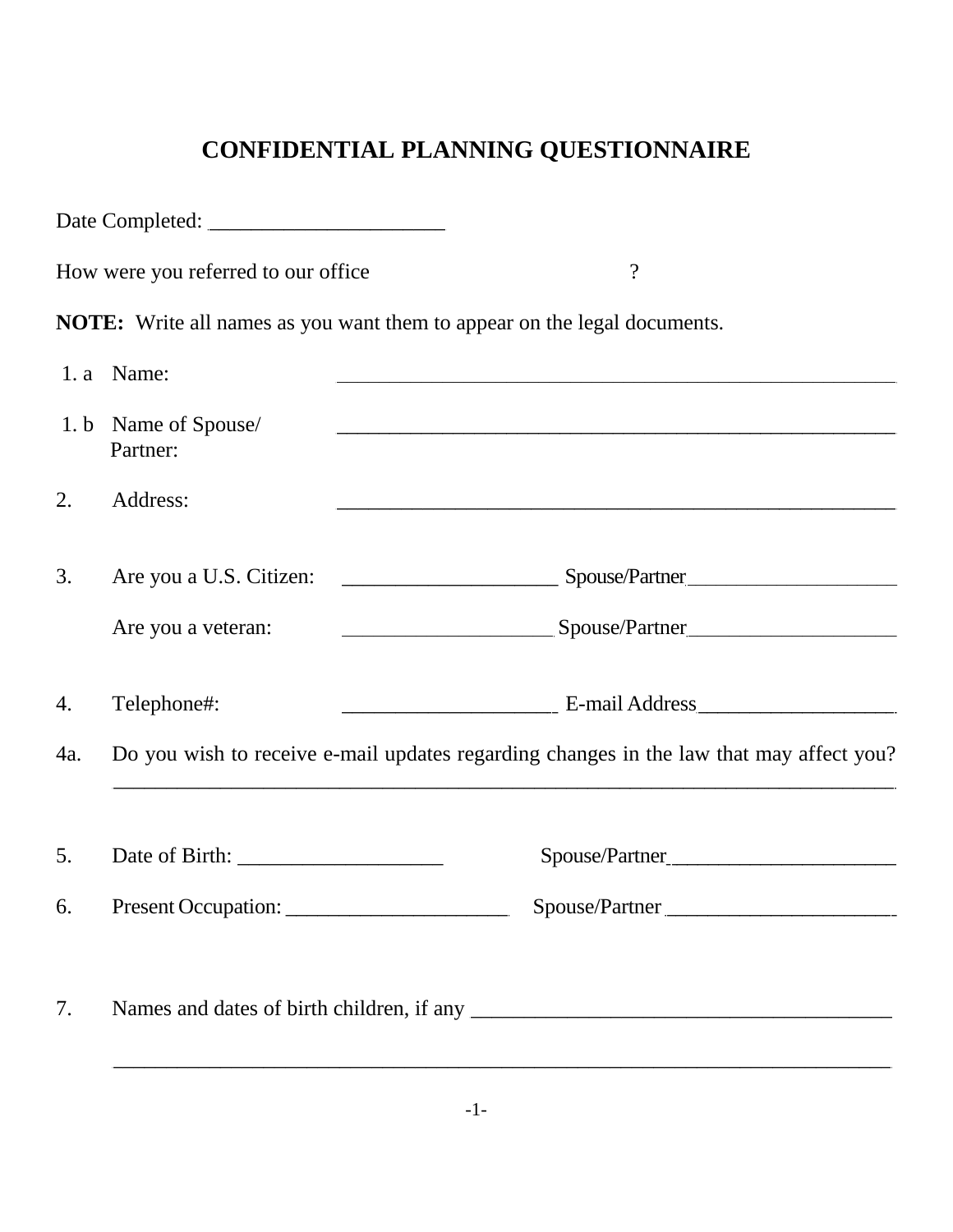| 8. | Assets (Approx. Dollar Amount):                                          | Self                        | Spouse/Partner                                                                                                                                                                                                                                                                                                      | <b>JOINT</b> |
|----|--------------------------------------------------------------------------|-----------------------------|---------------------------------------------------------------------------------------------------------------------------------------------------------------------------------------------------------------------------------------------------------------------------------------------------------------------|--------------|
|    | <b>Principal Residence</b>                                               |                             |                                                                                                                                                                                                                                                                                                                     |              |
|    | <b>Other Real Estate</b>                                                 |                             |                                                                                                                                                                                                                                                                                                                     |              |
|    | What year did you purchase the real estate? What was the purchase price? |                             |                                                                                                                                                                                                                                                                                                                     |              |
|    | <b>Stocks</b>                                                            |                             |                                                                                                                                                                                                                                                                                                                     |              |
|    | <b>Government Bonds</b>                                                  |                             |                                                                                                                                                                                                                                                                                                                     |              |
|    | <b>Mutual Funds</b>                                                      |                             |                                                                                                                                                                                                                                                                                                                     |              |
|    | <b>Savings Accounts</b>                                                  |                             |                                                                                                                                                                                                                                                                                                                     |              |
|    | <b>Checking Accounts</b>                                                 |                             |                                                                                                                                                                                                                                                                                                                     |              |
|    | <b>Certificates of Deposit</b>                                           |                             |                                                                                                                                                                                                                                                                                                                     |              |
|    | Annuities                                                                |                             |                                                                                                                                                                                                                                                                                                                     |              |
|    | IRA/KEOGH/401K/403b                                                      |                             |                                                                                                                                                                                                                                                                                                                     |              |
|    | <b>TDA</b>                                                               |                             |                                                                                                                                                                                                                                                                                                                     |              |
|    | Other                                                                    |                             |                                                                                                                                                                                                                                                                                                                     |              |
|    |                                                                          |                             |                                                                                                                                                                                                                                                                                                                     |              |
|    | <b>TOTAL ASSETS</b>                                                      | $\frac{\text{S}}{\text{S}}$ | $\frac{\text{S}}{\text{S}}$                                                                                                                                                                                                                                                                                         |              |
| 9. | Balance of mortgage(s):                                                  | $\frac{1}{2}$               | $\frac{1}{2}$ $\frac{1}{2}$ $\frac{1}{2}$ $\frac{1}{2}$ $\frac{1}{2}$ $\frac{1}{2}$ $\frac{1}{2}$ $\frac{1}{2}$ $\frac{1}{2}$ $\frac{1}{2}$ $\frac{1}{2}$ $\frac{1}{2}$ $\frac{1}{2}$ $\frac{1}{2}$ $\frac{1}{2}$ $\frac{1}{2}$ $\frac{1}{2}$ $\frac{1}{2}$ $\frac{1}{2}$ $\frac{1}{2}$ $\frac{1}{2}$ $\frac{1}{2}$ |              |
|    |                                                                          |                             |                                                                                                                                                                                                                                                                                                                     |              |

10. Liabilities other than mortgages: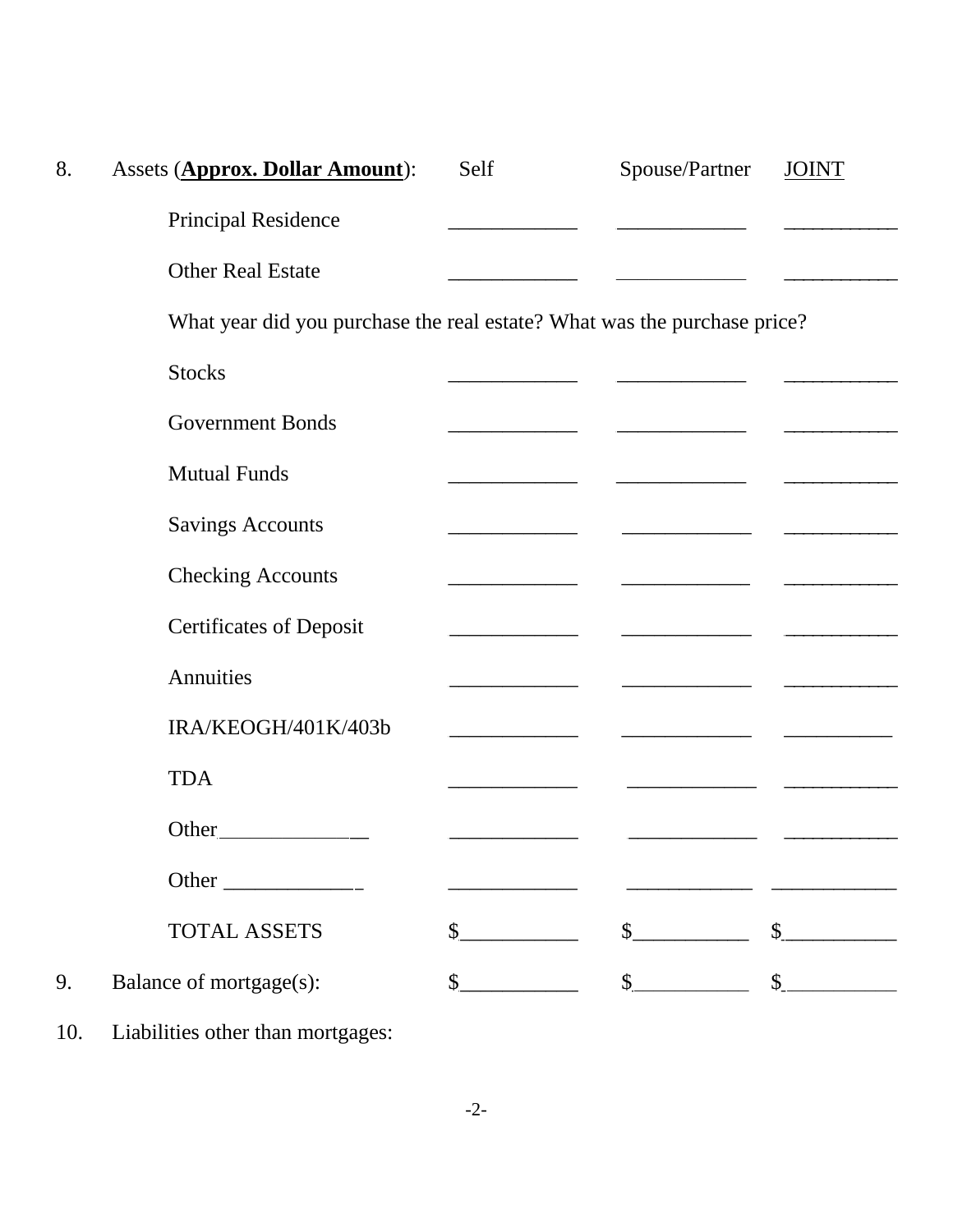#### 11. Health Issues:

| 12. | Do you or your spouse/partner have long term care insurance?                                                                                                                                                                                                                                                                                                                                                                                                                                                                                                                                                                                                                                                            |
|-----|-------------------------------------------------------------------------------------------------------------------------------------------------------------------------------------------------------------------------------------------------------------------------------------------------------------------------------------------------------------------------------------------------------------------------------------------------------------------------------------------------------------------------------------------------------------------------------------------------------------------------------------------------------------------------------------------------------------------------|
| 13. | Existing Documents: Wills? _____ Power of Attorney? _____ Health Care Proxy? _____<br>Living Will? _____ Trusts? _______ PreNuptial Agreement? PostNuptial Agreement? ____                                                                                                                                                                                                                                                                                                                                                                                                                                                                                                                                              |
|     | Estate Planning Goals (check all that apply)<br><b>Avoid Probate?</b><br>Protect Assets in the event my spouse/partner or I require Long Term Care?<br>Ensure that assets are protected in the event that a beneficiary divorces? ___<br>Reduce estate tax exposure? ___<br>Reduce capital gains tax exposure? ___<br>Review existing Long Term Care Insurance coverage?<br>Ensure that any future needed Long Term Care is provided in my home?<br>Upon death of first spouse/partner, ensure that some or all of the couple's assets are not<br>given to new spouse/partner?<br>Avoid 'blended family conflicts' upon death of first spouse/partner? ___<br>Protect assets for the benefit of a disabled beneficiary? |

\_\_\_\_\_\_\_\_\_\_\_\_\_\_\_\_\_\_\_\_\_\_\_\_\_\_\_\_\_\_\_\_\_\_\_\_\_\_\_\_\_\_\_\_\_\_\_\_\_\_\_\_\_\_\_\_\_\_\_\_\_\_\_\_\_\_\_\_\_\_\_\_\_\_\_

\_\_\_\_\_\_\_\_\_\_\_\_\_\_\_\_\_\_\_\_\_\_\_\_\_\_\_\_\_\_\_\_\_\_\_\_\_\_\_\_\_\_\_\_\_\_\_\_\_\_\_\_\_\_\_\_\_\_\_\_\_\_\_\_\_\_\_\_\_\_\_\_\_\_\_

### **INFORMATION FOR DOCUMENTS**

15. Who do you wish to appoint to make health care decisions for you in the event that you are unable to communicate?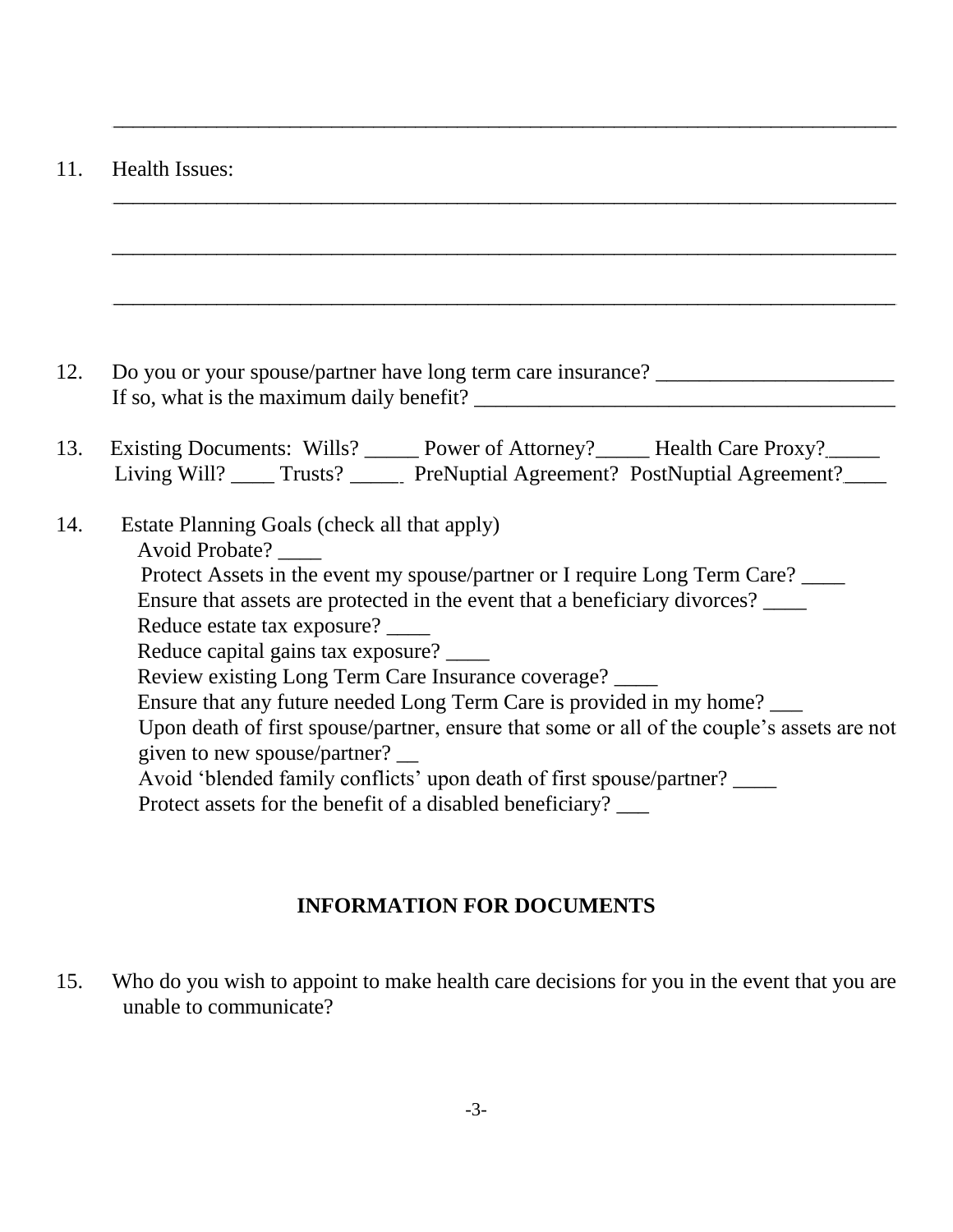16. Who do you wish to appoint to make financial decisions for you in the event that you are unable?

17. Executor of Will: Primary \_\_\_\_\_\_\_\_\_\_\_\_\_\_\_\_\_\_\_\_\_\_\_\_\_\_\_\_\_\_\_\_\_\_\_\_\_\_\_\_\_\_\_

Secondary \_\_\_\_\_\_\_\_\_\_\_\_\_\_\_\_\_\_\_\_\_\_\_\_\_\_\_\_\_\_\_\_\_\_\_\_\_\_\_\_\_\_\_

18. Trustee of Asset Protection Trust; Supplemental Needs Trust; Estate Tax Trust; Spendthrift Trust; Life Insurance Trust

| – |  |
|---|--|
|   |  |

Secondary \_\_\_\_\_\_\_\_\_\_\_\_\_\_\_\_\_\_\_\_\_\_\_\_\_\_\_\_\_\_\_\_\_\_\_\_\_\_\_\_\_\_\_

19. Names of the beneficiaries of trust and will upon the death of the Grantor(s)

\_\_\_\_\_\_\_\_\_\_\_\_\_\_\_\_\_\_\_\_\_\_\_\_\_\_\_\_\_\_\_\_\_\_\_\_\_\_\_\_\_\_\_\_\_\_\_\_\_\_\_

20. Who is your primary care physician?

- 21. Who is your accountant?
- 22. Who is your financial advisor?
- 23. Do you have charitable beneficiaries that you wish to include?
- 24. Do you have pets that you wish to provide for in your estate planning?

*The following questions are highly personal. If you are not comfortable* 

### *providing written answers please reflect on the issue presented, in preparation*